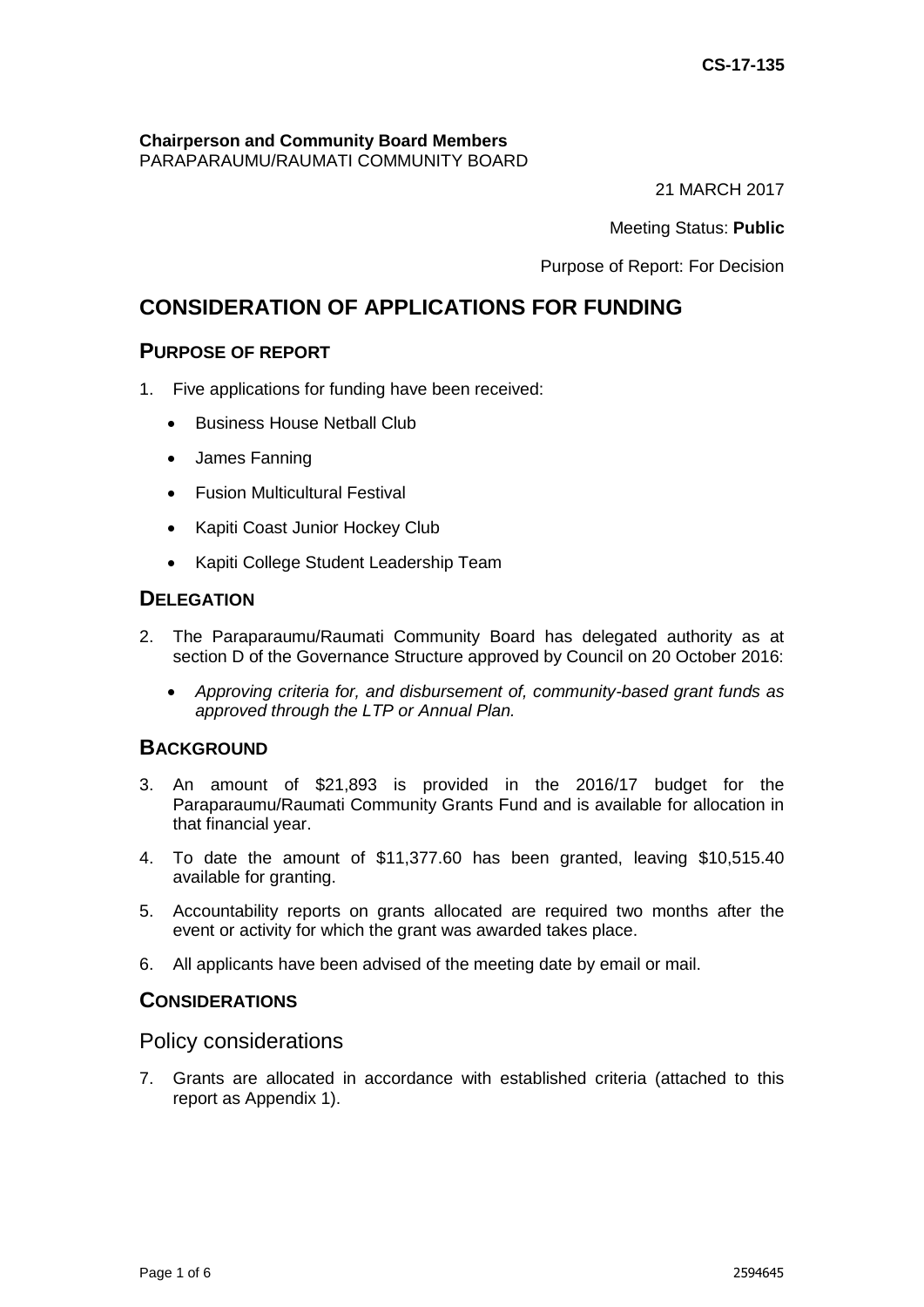## Applications to the Community Grants Fund

#### Business House Netball Club

- 8. Funding of \$500 is sought to assist with the cost of netball court hire.
- 9. This application can be considered under Eligible Purpose 2: *Special Project or Activity.*

#### James Fanning

- 10. Funding of \$500 is sought to assist with the cost of attending the West Ham United Football Club's Elite Training Academy, in London, in April 2017.
- 11. This application can be considered under Eligible Purpose 2: *Special Project or Activity.*

#### Fusion Multicultural Festival

- 12. Funding of \$500 is sought to assist with the cost of hosting an international festival of food, entertainment and culture, at the Te Newhanga Community Centre on 25 March 2017.
- 13. This application can be considered under Eligible Purpose 2: *Special Project or Activity.*

#### Kapiti Coast Junior Hockey Club

- 14. Funding of \$500 is sought to assist with the cost of uniforms for the club's junior umpires.
- 15. This application can be considered under Eligible Purpose 2: *Special Project or Activity.*

#### Kapiti College Student Leadership Team

- 16. Funding of \$500 is sought to assist with the cost of running a fundraising evening, to raise money for a fund to which students experiencing financial hardship can apply in order to participate in school activities or opportunities.
- 17. This application can be considered under Eligible Purpose 2: *Special Project or Activity.*

## Financial considerations

18. An amount of \$21,893 is provided in the 2016/17 budget for the Paraparaumu/Raumati Community Grants Fund. To date in the 2016/17 year funds have been allocated as follows:

| Date     | Recipient                        | Amount   | <b>Purpose of Grant</b>                                                                                                                                 | <b>Report Back</b>         |
|----------|----------------------------------|----------|---------------------------------------------------------------------------------------------------------------------------------------------------------|----------------------------|
| 09/08/16 | <b>Bluebird Theatre</b><br>Group | \$235.40 | To assist with the costs of producing<br>'The Emperor and the Nightingale'<br>show, to be performed at the Kapiti<br>Playhouse on 6 and 7 October 2016. | Received<br>$07-12-16$     |
| 09/08/16 | Loved 4 Life                     | \$500    | To assist with the costs of providing a<br>quilt, knitted garments and meals to<br>the families of newborn babies.                                      | Received<br>$03 - 10 - 16$ |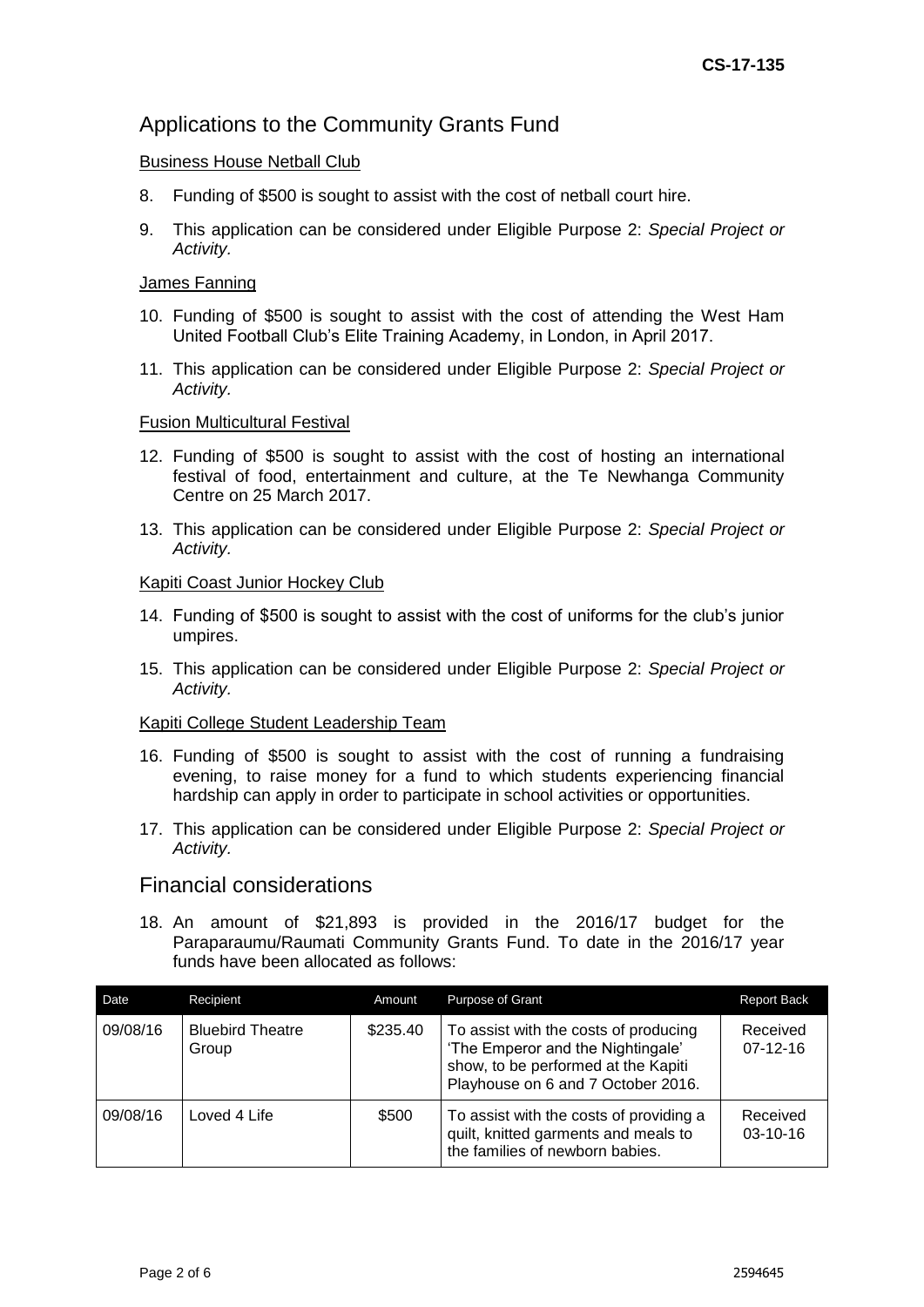| Date     | Recipient                                               | Amount   | Purpose of Grant                                                                                                                                                                                                                                                                                                                   | <b>Report Back</b>                                                               |
|----------|---------------------------------------------------------|----------|------------------------------------------------------------------------------------------------------------------------------------------------------------------------------------------------------------------------------------------------------------------------------------------------------------------------------------|----------------------------------------------------------------------------------|
| 09/08/16 | Stella Nepia                                            | \$500    | To assist with the costs of participating<br>in the National Gymnastic<br>Championships in Invercargill, from 28<br>September - 2 October 2016.                                                                                                                                                                                    | Received<br>$31 - 01 - 17$                                                       |
| 09/08/16 | NZ Deerstalkers Assn<br>(Kapiti Branch)                 | \$392.20 | To assist with the costs of purchasing<br>a trauma first aid kit for use on<br>remote-location hunting training trips.                                                                                                                                                                                                             | Received<br>16-02-17                                                             |
| 09/08/16 | Paraparaumu Beach<br><b>Tennis Club</b>                 | \$500    | To assist with the costs for the<br>Premier Women's Team to participate<br>in the Premier One Competition in<br>Wellington.                                                                                                                                                                                                        | Received<br>13-12-16                                                             |
| 09/08/16 | Paraparaumu Scout<br>Group                              | \$500    | To assist with the costs for 10 scouts<br>and two scout leaders to attend the<br>NZ Scout Jamboree in Renwich, from<br>29 December 2016 - 7 January 2017.                                                                                                                                                                          | Received<br>14-02-17                                                             |
| 09/08/16 | Raumati Village<br><b>Business Association</b><br>\$500 | \$500    | To assist with the costs of holding the<br>Raumati Village Christmas Street<br>Party on 24 November 2016,<br>specifically the cost to provide a<br>Traffic Management Plan which is<br>required in order to obtain Council<br>permission to close the road for the<br>event, and the management of the<br>road closure on the day. | Received<br>13-03-17                                                             |
| 09/08/16 | Guardians of the<br>Kapiti Marine Reserve<br>Committee  | \$500    | To assist with the costs of organising<br>and hosting an inaugural meeting.                                                                                                                                                                                                                                                        | October<br>2016<br><b>Reminder sent</b><br>05/12/16<br>Reminder sent<br>19/01/17 |
| 20/09/16 | Age Concern Kapiti<br>Coast Inc                         | \$500    | To assist with the costs of funding the<br>'2016 Elder Person of the Year' award                                                                                                                                                                                                                                                   | Received<br>06-03-17                                                             |
| 20/09/16 | Ken Ash                                                 | \$500    | To assist with the costs of walking the<br>3,002km Te Araroa Trail as a<br>fundraiser for the NZ Neurological<br>Foundation.                                                                                                                                                                                                       | January<br>2017                                                                  |
| 20/09/16 | <b>Alison Fitzmaurice</b>                               | \$250    | To assist with the costs of<br>representing NZ in the Oceania<br>Powerlifting Competition, to be held in<br>Christchurch on 4 December 2016.                                                                                                                                                                                       | Received<br>$21 - 12 - 16$                                                       |
| 20/09/16 | Kapiti Citizens Service<br>Trust                        | \$500    | To assist with the costs of installing a<br>new dishwasher at the Ocean Road<br><b>Community Centre.</b>                                                                                                                                                                                                                           | Received<br>$27 - 01 - 17$                                                       |
| 20/09/16 | Kapiti College Get2Go<br>Team                           | \$500    | To assist with the costs of competing<br>in the national Get2Go Challenge<br>grand final, to held on Great Barrier<br>Island in December 2016.                                                                                                                                                                                     | Received<br>07-02-17                                                             |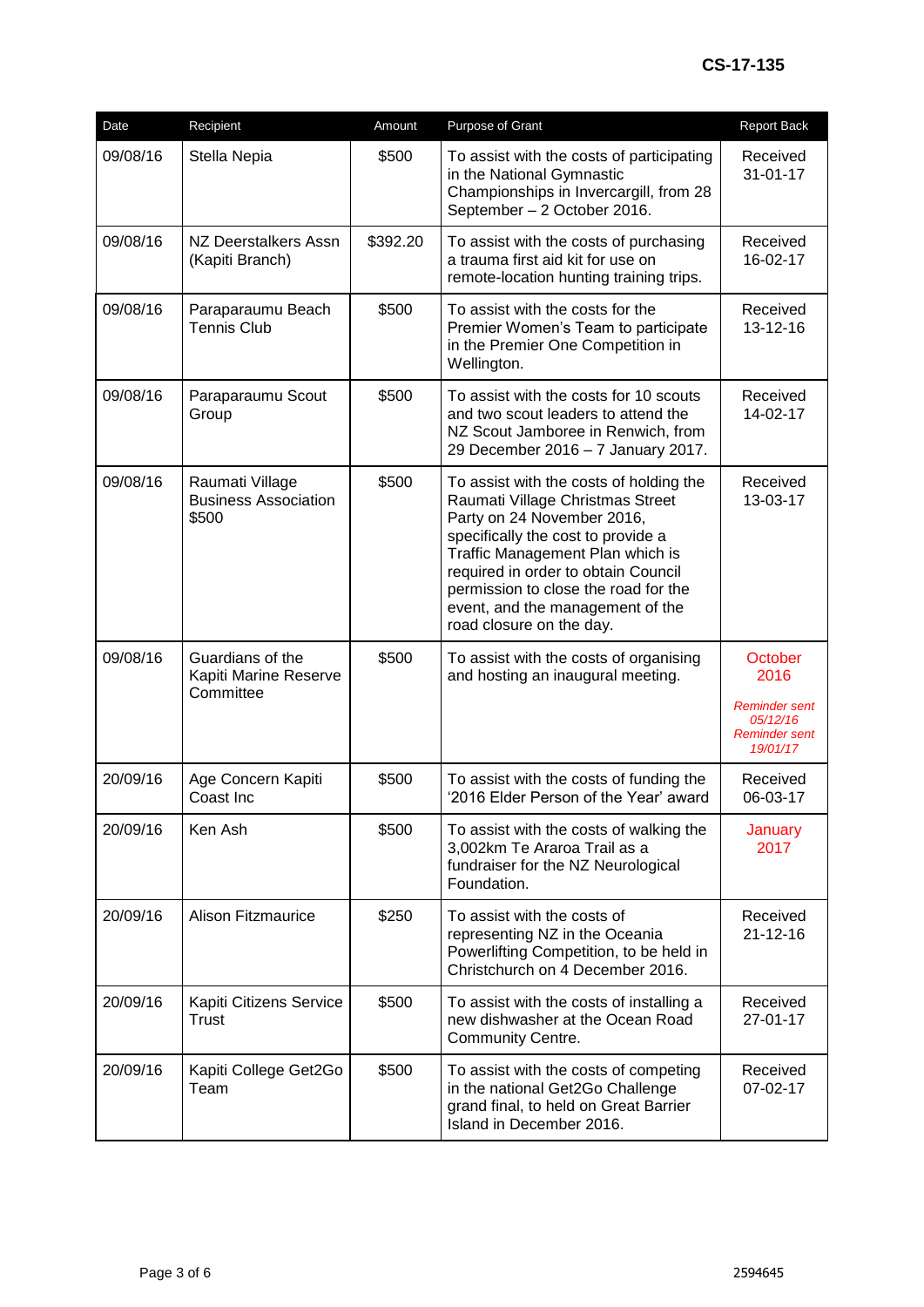| Date     | Recipient                                  | Amount      | Purpose of Grant                                                                                                                            | Report Back                    |
|----------|--------------------------------------------|-------------|---------------------------------------------------------------------------------------------------------------------------------------------|--------------------------------|
| 20/09/16 | Pop-In Centre                              | \$500       | To assist with the costs of renting a<br>room at the Te Newhanga Kapiti<br>Community Centre for the group's<br>weekly meetings.             | Received<br>27-01-17           |
| 20/09/16 | Raumati Beach<br>School                    | \$500       | To assist with the costs of providing<br>the traffic management plan required<br>for the Community Christmas Parade<br>on 26 November 2016. | Received<br>09-03-17           |
| 20/09/16 | <b>Stress Free Functions</b>               | \$500       | To assist with the costs of providing a<br>shade tent at the Teddy Bears Picnic<br>to be held on 26 February 2017.                          | April 2017                     |
| 20/09/16 | Te Whare Tiaki/Kapiti<br>Women's Refuge    | \$500       | To assist with the costs of providing<br>petrol vouchers for volunteers                                                                     | Received<br>13-03-17           |
| 22/11/16 | Kapiti Coast Quilters                      | \$500       | To assist with the costs of holding the<br>Kapiti Coast Quilt Exhibition at the<br>Southward Theatre on 29 - 30 April<br>2017               | <b>Due</b><br><b>June 2017</b> |
| 22/11/16 | Kapiti Coast Rugby<br>League Club 2004 Inc | \$500       | To assist with the costs of paying for<br>the fields at Matthews Park, which is<br>the venue for the Horowhenua Kapiti<br>Tag season        | Received<br>19-01-17           |
| 22/11/16 | Kapiti Food Fair                           | \$500       | To assist with the costs of the<br>entertainment programme at the Fair,<br>to be held on 3 December 2016                                    | Received<br>24-01-17           |
| 22/11/16 | Kapiti Light Orchestra                     | \$500       | To assist with the costs of purchasing<br>music for the orchestra to rehearse<br>and perform                                                | Received<br>15-12-16           |
| 22/11/16 | Kapiti Songsters Choir                     | \$500       | To assist with the costs of hall rental<br>fees at the Kapiti Uniting Parish<br>Church                                                      | Received<br>13-03-17           |
| 07/02/17 | Paraparaumu Beach<br><b>Bowling Club</b>   | \$500       | To assist with the cost to compete in<br>the National Interclub Playoffs, being<br>held in Auckland commencing 3<br>March 2017              | <b>Due</b><br><b>June 2017</b> |
| 07/02/17 | Kapiti Community<br>Patrol                 | \$500       | To assist with the cost of livery and<br>reflective safety markings for the<br>Patrol's new vehicle.                                        | Received<br>28-02-17           |
|          | Total allocated to date                    | \$11,377.60 |                                                                                                                                             |                                |

- 19. The amount unallocated in the 2016/17 year is \$10,515.40.
- 20. The total of applications under consideration in this report is \$2,500.
- 21. If all applications were granted in full this would leave \$8,015.40 available for allocation in the remainder of the 2016/17 financial year.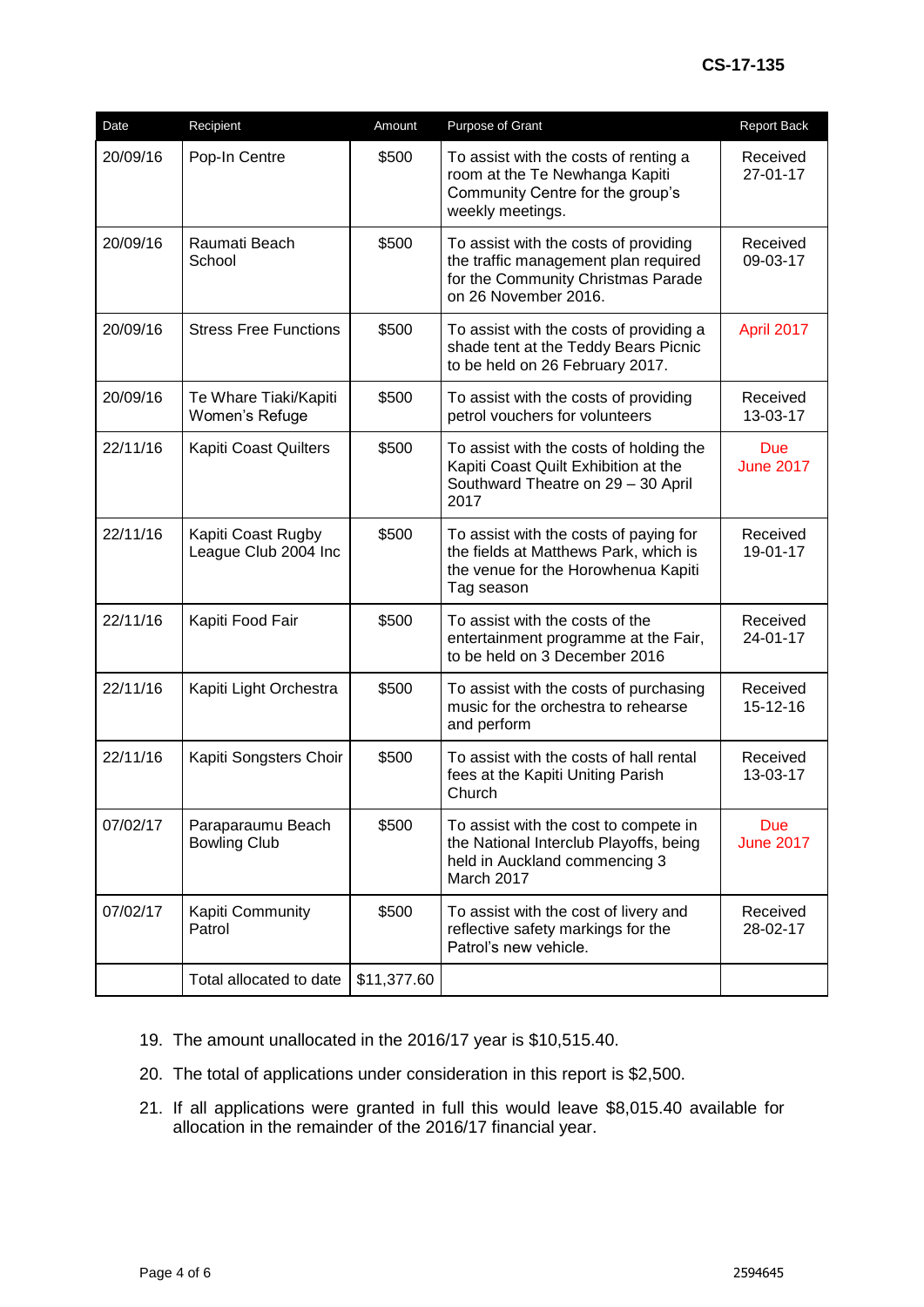## **SIGNIFICANCE AND ENGAGEMENT**

### Degree of significance

22. This matter has a low level of significance under the Significance and Engagement Policy.

## **RECOMMENDATIONS**

- 23. That the Paraparaumu/Raumati Community Board grants Business House Netball Club \$.................... to assist with the cost of netball court hire.
- 24. That the Paraparaumu/Raumati Community Board grants James Fanning \$.................... to assist with the cost of attending the West Ham United Football Club's Elite Training Academy, in London, in April 2017.
- 25. That the Paraparaumu/Raumati Community Board grants the Fusion Multicultural Festival \$..................... to assist with the cost of hosting an international festival of food, entertainment and culture, at the Te Newhanga Community Centre on 25 March 2017.
- 26. That the Paraparaumu/Raumati Community Board grants the Kapiti Coast Junior Hockey Club \$.................... to assist with the cost of uniforms for the club's junior umpires.
- 27. That the Paraparaumu/Raumati Community Board grants the Kapiti College Student Leadership Team \$.................... to assist with the cost of running a fundraising evening, to raise money for a fund to which students experiencing financial hardship can apply in order to participate in school activities or opportunities.

#### **Report prepared by Approved for submission Approved for submission**

| <b>Tracey Ferry</b> | Max Pedersen | Sean Mallon |
|---------------------|--------------|-------------|
|                     |              |             |

| <b>Executive Secretary Group Manager</b> |                                              | <b>Group Manager</b>           |
|------------------------------------------|----------------------------------------------|--------------------------------|
|                                          | <b>Community Services Community Services</b> | <b>Infrastructure Services</b> |

#### **ATTACHMENTS**

- 1 Paraparaumu/Raumati Community Board criteria for community grants
- 2 Grant applications:
	- Business House Netball Club
	- James Fanning
	- Fusion Multicultural Festival
	- Kapiti Coast Junior Hockey Club
	- Kapiti College Student Leadership Team